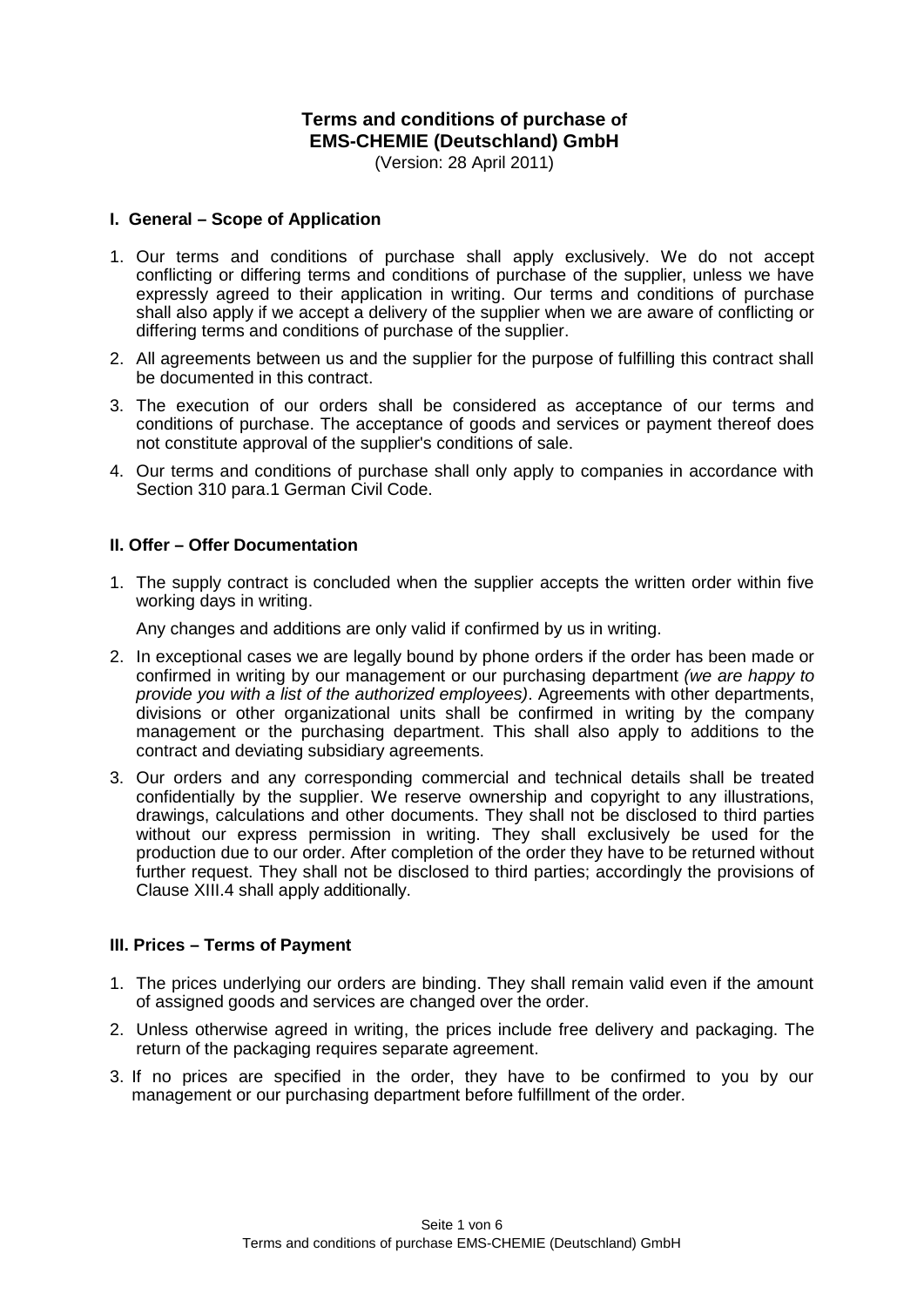## **IV. Terms of Payment**

- 1. We shall pay, unless agreed otherwise in writing, the purchase price net within 14 days with a 2% discount or within 30 days after receipt of the invoice, calculated from the agreed date of delivery, faultless and complete delivery (including requested documents and technical documentation), and receipt of a verifiable, with regard to price and by way of calculation correct invoice.
- 2. Invoices shall not be included with the goods but are to be delivered separately.
- 3. Invoices can only be processed if these  $-$  according to the requirements of our order  $$ specify the order number and our reference. The supplier shall be responsible for any consequences resulting out of failure to comply with this obligation, unless he proves that he is not responsible for these consequences.
- 4. Payments and commissioning shall not indicate acceptance of the goods and services, especially concerning the quality, weight, price or other properties.

#### **V. Delivery Dates**

- 1. The delivery time stated in the order is binding. Delivery dates and deadlines are: Arrival of goods at their destination.
- 2. The supplier is obliged to immediately notify us in writing if circumstances occur or become evident, which indicate that the agreed delivery time can not be observed.
- 3. In the event of a delay in delivery we shall be entitled to claims under the statute. We shall especially be entitled to demand damages instead of the performance and to withdraw from the contract after the fruitless expiration of a reasonable period of time. If we claim damages, the supplier shall have the right to prove to us that he was not responsible for the breach of duty.
- 4. Furthermore, in the event of delay in delivery we shall be entitled, in addition to in Clause 3 mentioned demands, to demand liquidated damages for delay to the amount of 0.5% of the net delivery value per day of delayed delivery, but in no case more than 8%. The liquidated damages for delay have to be added to the damages in Clause 3. The supplier shall have the right to submit evidence that no or little damage was caused by the delay or that he is not responsible for the delay. The liquidated damages shall then be reduced accordingly.

#### **VI. Volumes**

The volumes stipulated in the order shall be adhered to. Excess or shortages in volumes of the trade shall be considered. We shall only be required to accept partial deliveries to the extent that we have expressly asked for or agreed to these. We reserve the right to return over-deliveries to the supplier at the supplier's expense and in case of under-deliveries to insist on their completion.

## **VII. Quality**

- 1. Descriptions of the properties and qualities of the goods shall constitute a warranty of the supplier.
- 2. The delivery shall comply with the approved samples and /or the quality and raw material specifications of the underlying order. Even minor changes shall not be made without the approval from the supplier. The quality is examined in our laboratory using samples and is compared with samples, the quality and raw material specifications and/or the common quality standards. Goods or services that do not meet the given standards and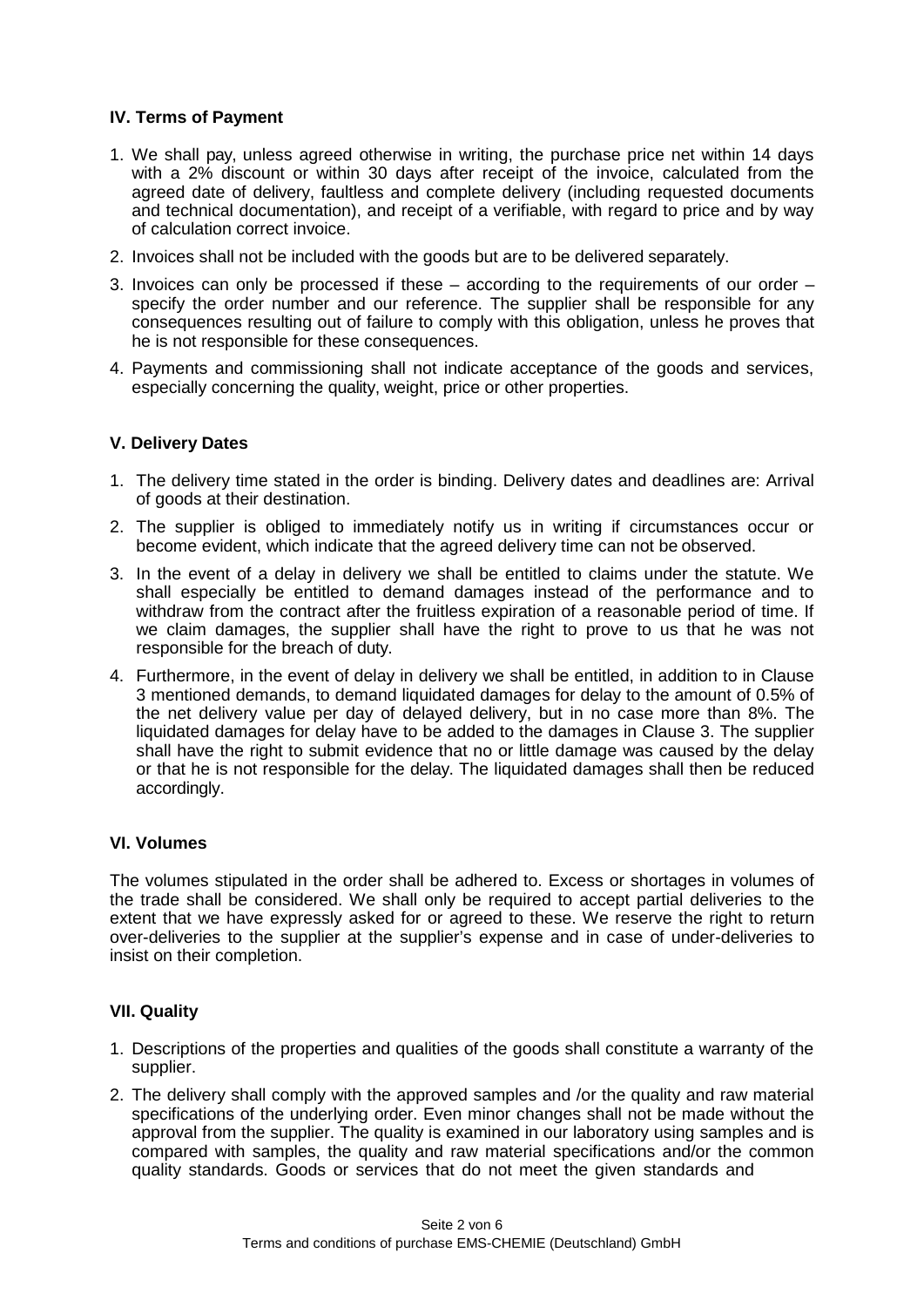agreements shall entitle us, even if the examination is limited to random tests, to enforce the statutory warranty regulations.

- 3. In case of an exceptionally high error rate, we shall be entitled to claim the cost of testing/examination. Returned goods shall be charged to the supplier. The return shall be at his risk and cost.
- 4. In case of repaired goods or replacement delivery, the warranty period starts anew upon receipt of the repaired or replaced goods. To maintain the warranty claims, it shall be sufficient if the defects are notified to the supplier within the warranty period. The assertion of warranty claims regarding any defects noticed subsequently remains unaffected.

## **VIII. Transport, Transfer of Risk, Packaging**

- 1. Until the delivery of goods to the location of the purchaser or his determined place of receipt, the seller bears the risk of accidental loss and impairment of the goods. The seller shall insure the goods at his own expense. All deliveries have to be free of cost, insurance and freight ex works or to a receiving agency determined by us.
- 2. If deviating from that a delivery ex works is agreed on, we shall have the right of collection. In case of failure to comply with this provision, the supplier bears potential extra costs.
- 3. The supplier shall bear any additional costs incurred due to compliance with delivery dates requiring expedited transport.
- 4. Loss of and damage to goods caused by inadequate packaging or improper transport shall be at the expense of the supplier. Defects due to the transport are only at the supplier's expense, if the supplier is responsible for the transport.
- 5. Dangerous goods are to be packed and labelled in accordance with valid law. The relevant Material Safety Data Sheets shall be sent with the goods. In case of collection ex works by the supplier, the Material Safety Data Sheets shall be sent to us in advance. The dangerous goods equally have to be packed and labelled according to the valid laws and the classification of dangerous goods, or if applicable, the comment "no dangerous goods" has to be stated on the delivery notes.

## **IX. Shipping Documents, Delivery Note**

- 1. The supplier shall be required to accurately state our order number on all shipping documents, communications, information and delivery notes. If he fails to do so, the resulting delays in the processing are not our responsibility.
- 2. A delivery note has to be enclosed with each delivery stating our order number and references, a description of the goods, the net and gross weights and the exact number of units. Acceptance may be refused if these details are missing. Partial deliveries and deliveries for the balance of orders shall be described as such.

For deliveries by rail the purchasing department requires a copy of the note of dispatch with description of the goods, the order number, number of the rail tank car/container, dispatch date and net weight (via fax or email).

## **X. Inspection for Defects – Liability for Defects**

1. We shall be obliged to inspect the goods for any discrepancies in quality and quantity at the destination within a reasonable period of time. The notification of defects shall be submitted in good time if it is received by the supplier within a period of 5 working days, calculated from the receipt of the goods or, in the case of latent defects, upon discovery thereof.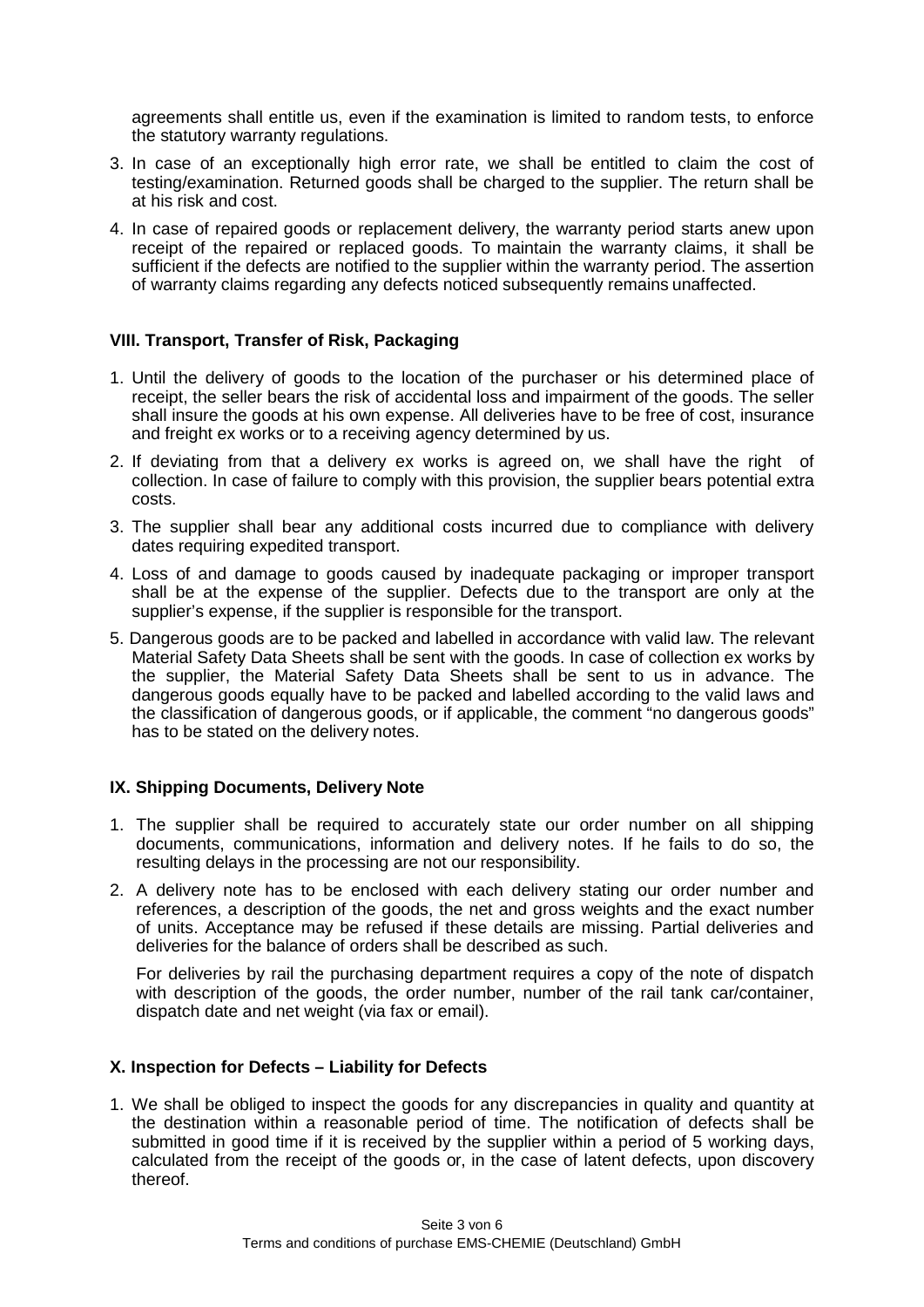- 2. The costs for necessary samples, tests, etc. as a result of deliveries which are not in conformity with the order or are deficient shall be for the account of the supplier.
- 3. We shall have unrestricted rights for statutory claims for defects. In any case we have the right to claim for remedy by removal or replacement. The right to claim damages, in particular for damages instead of performance remains explicitly reserved.
- 4. We shall be entitled to remedy the defects ourselves at the supplier's expense, if the supplier is in default.
- 5. The limitation period shall be 36 months from the passing of risk, unless the mandatory provisions §§ 478, 479 BGB (German Civil Code) apply.
- 6. Apart from that the statutory provisions shall apply.

## **XI. Product Liability – Indemnity – Liability Insurance Cover**

- 1. If the supplier is responsible for product damage, he shall be obliged to indemnify us from compensation claims of third parties on first request, if the cause is in his sphere of control and organisation and he is liable to third parties himself.
- 2. Within the scope of his liability for claims in terms of paragraph 1 the Supplier is also obligated in accordance with Sections 683, 670 German Civil Code as well as to Sections 830, 840, 426 German Civil Code to reimburse any expenses that may arise from or in connection with a product recall. We shall inform the supplier about the content and scope of the recall measures to be carried out  $-$  as far as can be reasonably expected  $$ and give him the opportunity to comment. Other statutory rights remain unaffected.
- 3. The supplier undertakes to maintain a product liability insurance policy with a cover amount of €10 million per incidence of personal injury/material damage – blanket coverage; this is without prejudice to any damage claims we are entitled to beyond this.

## **XII. Property Rights**

- 1. The supplier shall warrant that no rights of any third parties within the Federal Republic of Germany are violated in connection with this delivery.
- 2. If claims are asserted against us by a third party due to such infringement, the supplier shall be obliged to indemnify us from these claims upon first request; we are not entitled to enter into any agreements with this third party, and in particular any form of settlement, without the consent of the supplier.
- 3. The indemnification obligation of the supplier relates to all expenses we necessarily incur from or in connection with a third party claim.
- 4. The period of limitation shall be 36 months from the passing of risk.

#### **XIII. Retention of title – -Provision of parts/raw materials - Tools - Confidentiality**

- 1. Insofar as we provide raw materials or parts to the supplier, we reserve the right to ownership. Any processing or transformation by the supplier shall be carried out on our behalf. If our goods under retention of title are processed with other goods not belonging to us, then we shall acquire partial ownership of the new item created in the ratio of the value of our goods (purchase price excluding VAT) to the value of the other goods processed at the time of processing.
- 2. If the goods provided by us, in particular raw material, are inseparably mixed with other goods not belonging to us, then we shall acquire partial ownership of the new item created in the ratio of the value of the goods under retention of title (purchase price excluding VAT) to the value of the other mixed goods mixed at the time of mixing. If the mixing takes place in such a way that the supplier's item is to be regarded as the main item, then it shall be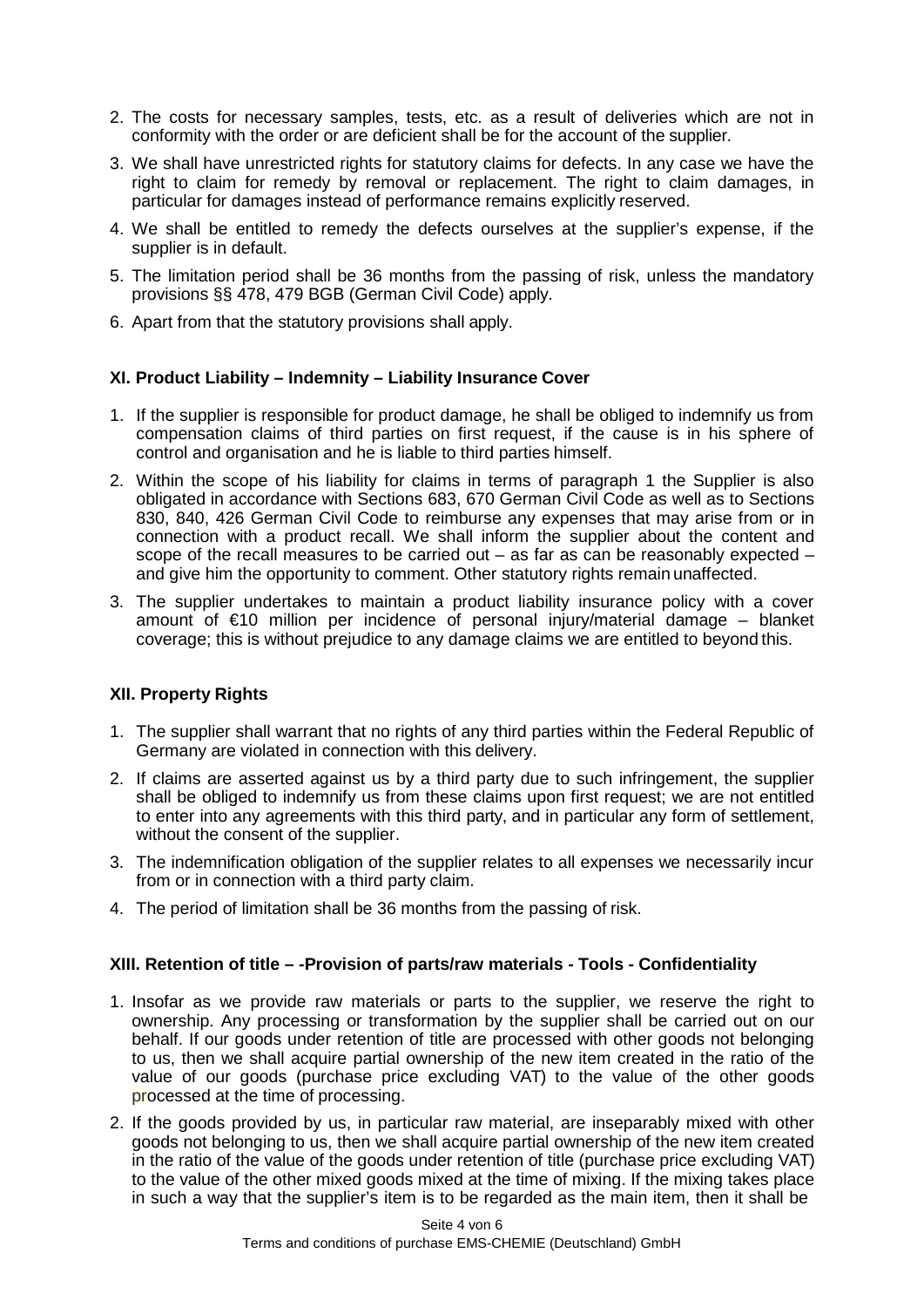deemed to have been agreed that the supplier shall transfer partial ownership pro-rata. The supplier shall preserve the sole ownership or partial ownership for us.

- 3. In cases where the value of the security interest to which we are entitled to under Clause 1 and/or Clause 2 exceed the purchase price of all goods under retention of title not yet paid by more than 10%, we shall, upon request by the supplier, be obliged to release the security interest at our discretion.
- 4. The supplier is obliged to treat all illustrations, drawings, calculations and other documents and Information as confidential. They may only be disclosed to third parties with our express consent. The obligation to confidentiality shall also apply after the execution of this contract; it only ends if and when any production knowledge contained in such illustrations, drawings, calculations and other documents becomes publicly known.

## **XIV. Assignment, Set-off**

- 1. The supplier shall not be entitled to transfer the order or essential parts of it to third parties without our prior consent. We shall give our consent to the assignment according to the principles of good faith. In the event the supplier grants his supplier extended retention of title in the standard course of business, our consent is deemed to have been given.
- 2. We shall have set-off rights and rights of retention to the extent permitted by law.

In addition we shall be entitled to set off any outstanding claims against the contractor which are linked with one of our affiliated companies.

## **XV. Force Majeure**

All cases of force majeure, strikes and lock-outs shall exempt the contracting party from the obligation to deliver for the duration of the disruption and to the extent of its effects. The contracting parties shall be required within reason to immediately provide the necessary information and adjust their obligations to the changed circumstances in good faith.

## **XVI. Place of Jurisdiction – Place of Fulfilment**

- 1. If the supplier is a merchant, our registered office shall be place of jurisdiction. The same shall apply when the customer does not have a general place of jurisdiction in Germany or the domicile or habitual abode is unknown when the action is filed. In addition, we shall however also be entitled to file an action against the supplier at the court of his domicile.
- 2. Unless otherwise stipulated in the order, our registered office is place of fulfillment.
- 3. This agreement is governed by the laws of the Federal Republic of Germany. The Uniform Law on the International Purchase of Moveable Items Sales based on The Hague Convention of 1 July 1964 and the United Nations Convention on Contracts for the International Sale of Goods of 11 April 1980 shall not apply.
- 4. Any provisions in the contract with the customer including these Terms and Conditions of Business that are or become invalid in whole or in part shall have no effect on the validity of the remaining provisions. The ineffective or partly ineffective provision is to be replaced by a provision which conforms as closely as possible with the economic purpose of the ineffective provision.
- 5. It should be pointed out that supplier data shall be stored separately as inventory and billing data within the scope of applicable privacy laws.
- 6. We reserve the right to change these terms and conditions of purchase or parts thereof at any time. Please always take note of the most current version on the web. These are available on [http://www.emsgrivory.com.](http://www.emsgrivory.com/) We also provide a copy by email, fax or mail upon request.